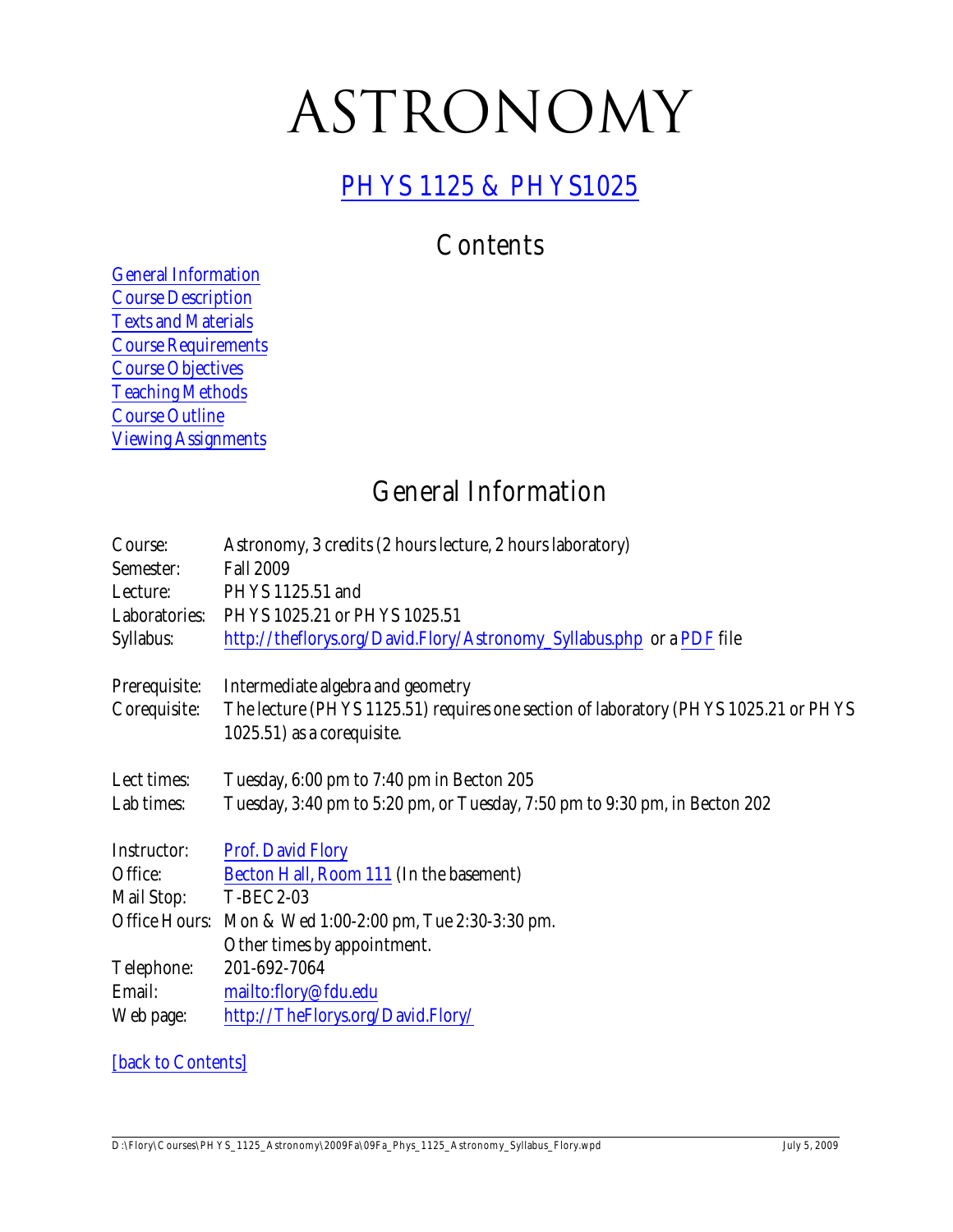## <span id="page-1-0"></span>Course Description

Observed motions of the sky. Models of the solar system from the Greeks through Newton and Einstein. The composition of matter; the principles of motion, including orbital motion; the nature of light; the principles of optics; and the operation of telescopes and auxiliary instruments. Topics in astronomy include stellar astronomy, celestial coordinates; types of stars including white dwarfs, red giants, super-novas, pulsars, neutron stars, and black holes; galaxies, the universe, and cosmology. The presentation is descriptive not quantitative. Experiments, observation, some quantitative work, and some analysis are done in the laboratory which is conducted as a hands-on, tutorial experience with personal help always available. Observing sessions will be held, weather permitting.

This course satisfies the general education distribution requirement for a laboratory science for non-science majors. It is also a free elective for anyone seeking an introduction to astronomy.

[\[back to Contents\]](#page-0-1)

# <span id="page-1-1"></span>Texts and Materials

| <b>Main Text:</b> | <b>Astronomy: The Evolving Universe (9th Edition)</b>                                  |
|-------------------|----------------------------------------------------------------------------------------|
| Author:           | Michael Zeilik, Professor of Astronomy and award winning author from the University of |
|                   | New Mexico.                                                                            |
| Publisher:        | Cambridge University Press (2002). ISBN: 0521800900                                    |
|                   |                                                                                        |
| Supplement:       | <b>Active Learning Astronomy for Astronomy: The Evolving Universe (9th Edition)</b>    |
| Author:           | Michael Zeilik, Professor of Astronomy, University of New Mexico.                      |
| Publisher:        | Cambridge University Press (2002). ISBN: 0521529018                                    |
|                   |                                                                                        |
| Laboratory:       | Physics Laboratory Manual,                                                             |
|                   | Astronomy, PHYS 1025                                                                   |
| <b>Authors:</b>   | <b>Physics Staff</b>                                                                   |
| Publisher:        | <b>School of Natural Sciences</b>                                                      |
|                   | <b>University College</b>                                                              |
|                   | <b>Fairleigh Dickinson University</b>                                                  |
|                   |                                                                                        |
| Supplement:       | <b>On-line Guide to Astronomy Lab Reports</b>                                          |
| <b>Resources:</b> | http://TheFlorys.org/David.Flory/Astronomy_Resources.php                               |
| Web Site:         | http://TheFlorys.org/David.Flory/Astronomy.php                                         |
|                   |                                                                                        |
|                   |                                                                                        |

[\[back to Contents\]](#page-0-1)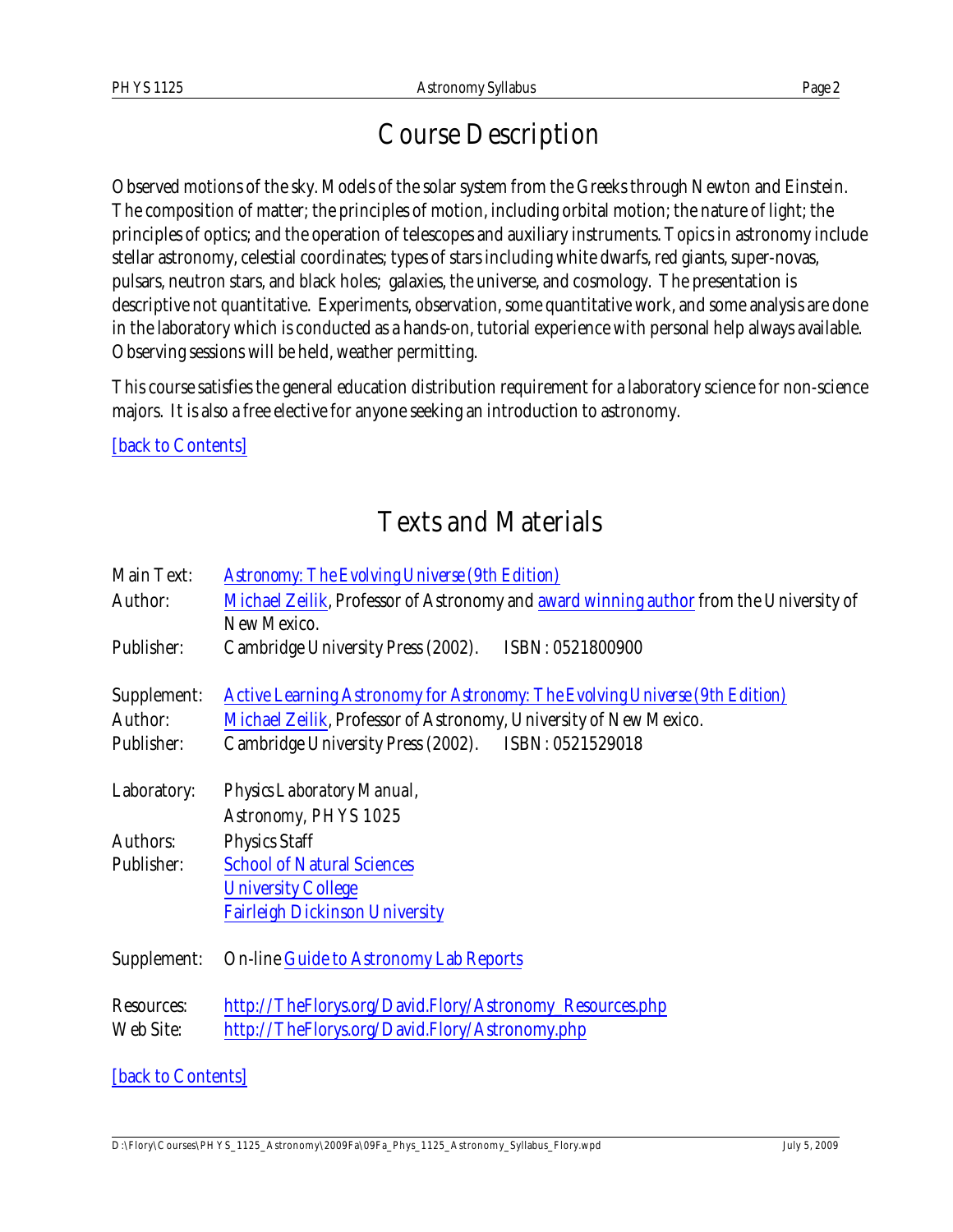### <span id="page-2-0"></span>Course Requirments

All students are required to obtain an FDU [Webmail](https://webmail.fdu.edu/) account. This allows access to FDU's [Webcampus](http://webcampus.fdu.edu/webapps/login?new_loc=%2Fwebapps%2Fportal%2Fframeset.jsp) and the Blackboard web site for the course. The email facilities of Blackboard will be used to communicate with students and the material on the site is highly recommended. Students who do not wish to use or check their FDU email can set up auto-forwarding to another email address of their choice. Students should also be familiar with the content of the [Metropolitan Campus Student Handbook](http://view.fdu.edu/default.aspx?id=6122).

Each student in Astronomy must register for a section of laboratory. A passing grade in lab is necessary in order to receive credit for the course. In order to receive a passing grade in lab, all the experiments must be completed and the lab reports handed in.

Attendance in lecture is strongly recommended but not mandatory. Completion of all the experiments in the laboratory is required. This means that a missed laboratory session must be made up. See the Laboratory Guide for details. Students are expected to arrive on time, especially for laboratory. Cell phones and pagers must be turned off in all classes, lab or lecture. For further information, refer to the University Attendance Policy in the Academic Regulations section of the [Metropolitan Campus Student](http://view.fdu.edu/default.aspx?id=6122) [Handbook](http://view.fdu.edu/default.aspx?id=6122) 

There will be two formal examinations: a midterm and a final. Each examination will have two sections. The first section will be ten short answer questions on vocabulary and concepts from the text and the lectures. The second section will be a choice of two out of three essays on major topics discussed in class. Numerical work will be done in the laboratory not on the examinations. Sample essay questions and a vocabulary list are available at [//theflorys.org/David.Flory/Astronomy.php](http://theflorys.org/David.Flory/Astronomy.php) and on [WebCampus](http://webcampus.fdu.edu/webapps/login?new_loc=%2Fwebapps%2Fportal%2Fframeset.jsp). Memorization of numerical information is not required. Understanding of the magnitudes of astronomical quantities will be useful. The vocabulary questions will be graded on accuracy of the definition. The essays will be graded on their quality, clarity, accuracy, and completeness. It is very important to answer the essay questions fully, in detail, and to include all the topics requested. Off topic essays will only receive partial credit based on relevance to the question asked. A missed exam will receive a grade of zero unless made up. A student missing the midterm must be present at the next scheduled class in order to schedule a make-up exam.

We will perform four to six experiments in laboratory. Three of them will require at least three weeks to complete and the others a week each. Each experiment will have a lab report due one week after completion of the experiment. There is an on-line [Guide to Astronomy Lab Reports](http://theflorys.org/David.Flory/Astronomy_Lab_Report_Guide.php) with information on how to write a lab report and what it should contain. A one-week extension on the due date of reports is available upon request. A report more than one week late will have credit deducted. Reports may be rewritten and handed in again. They will be re-graded and the highest grade used. The only condition is that the original report must be submitted along with the re-write. The laboratory grade will be based on the weighted (by weeks required) average report grade and on the general quality of the student's work in the laboratory. Extra effort in lab will result in a better grade.

The course grade will be determined from the average of the grades from the midterm exam, the final exam, and the laboratory. The laboratory and the lecture must *each* be completed in order to receive a grade for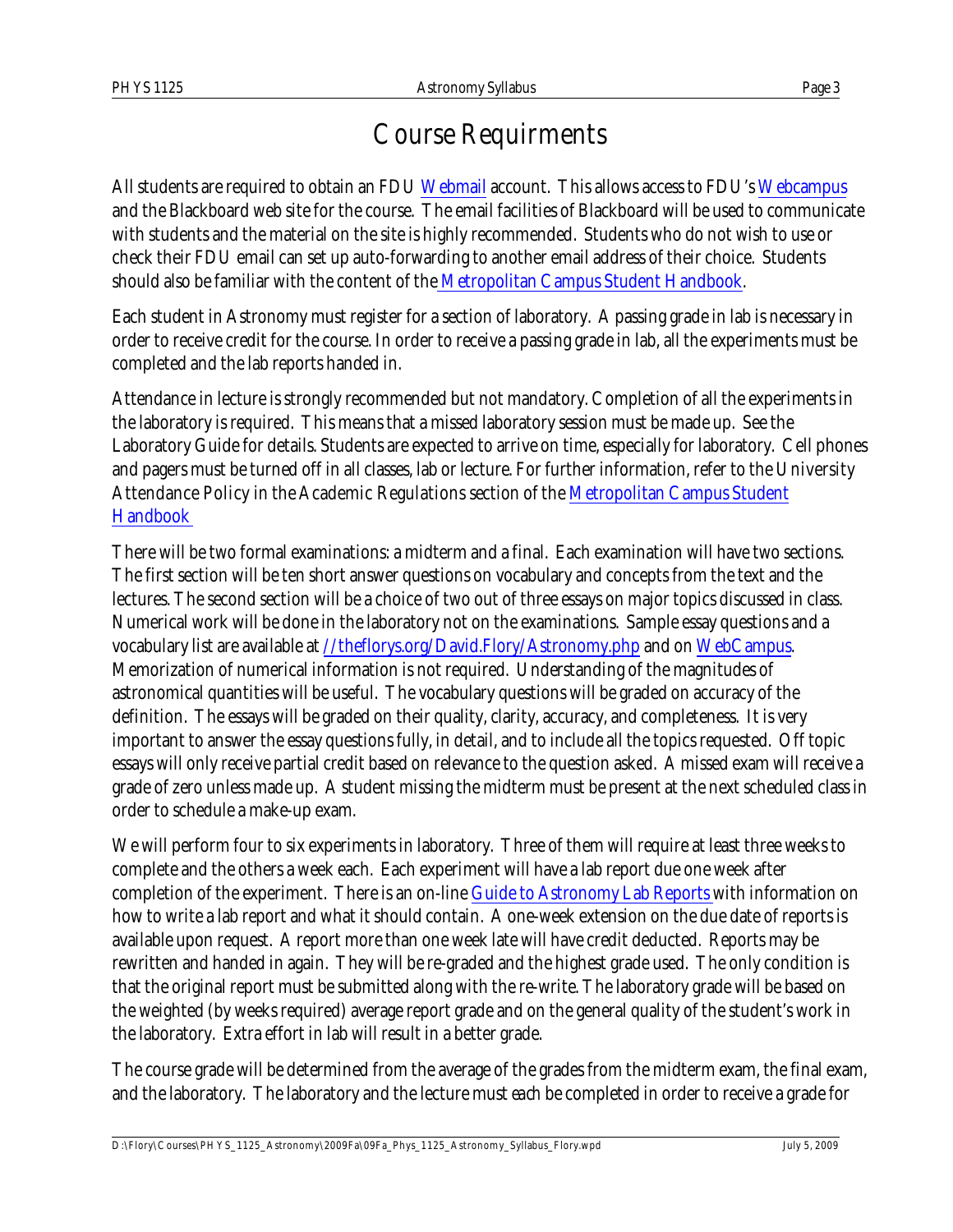the course. An incomplete laboratory will result in a failing grade unless an incomplete for the course is negotiated prior to the final examination. *The laboratory must be completed in order to pass the course.* Additional work will not be accepted in place of a poor examination grade. However, under appropriate circumstances, a make-up exam may be offered. The University has a formal [Grade Appeal Procedure](http://view.fdu.edu/default.aspx?id=212) for appealing a course grade.

Fairleigh Dickinson University has an Academic Integrity Policy that each student must read and understand. It can be found in the Academic Regulations section of the [Metropolitan Campus Student](http://view.fdu.edu/default.aspx?id=6122) [Handbook](http://view.fdu.edu/default.aspx?id=6122) on the FDU web site. Students should be aware that material downloaded from the Internet is subject to the same conditions as material copied from any other source. Lab reports must be based on your own data, taken by you in collaboration with your partners. If you did not participate in the taking of the data, use of another's data is plagiarism just as use of another's words is plagiarism

In the laboratory, students will generally work collaboratively in teams of two or three. Each member of a team is expected to participate fully in performing each experiment. Collaboration in understanding and analyzing the results of an experiment is expected. You should always include the names of your lab partners as part of each report. However, laboratory reports, like any other written work, must be original and your own. The raw data you use will be identical to that of your partners; your analysis and the words used to discuss and analyze it must be independent. Each member of a team must write their own lab report.

#### [\[back to Contents\]](#page-0-1)

## <span id="page-3-0"></span>Course Objectives

The overall objectives of Astronomy are to present, in a descriptive format, the elements of one of the oldest and most fundamental fields of science and to present some of its exciting recent developments. The student should acquire knowledge about and understanding of the solar system, its motions, and the theories we have developed to explain it; the nature of light; the tools of the astronomer, principally telescopes and spectroscopy; the nature and life cycle of stars; and of cosmology, the description and history of the Universe as a whole. Students will gain a qualitative understanding of how many areas of science come together to explain complex phenomenon like the life of a star or the dynamics of the solar system. They will also see how the interplay of observation, description, classification, model building, theoretical explanation, prediction, and testing form and shape modern science. Specifically, after completion of the course, the student should be able to:

- ! Present the easily observed motions of the sky including its daily rotation, the monthly phases of the moon, the annual change of seasons and of the constellations visible at night, and the irregular wandering of the planets and to show how these motions were explained by the various models western civilization has created from Greek to modern times.
- Describe the nature of light and the electromagnetic spectrum and to understand the instruments, especially telescopes, used by astronomers to study the heavens.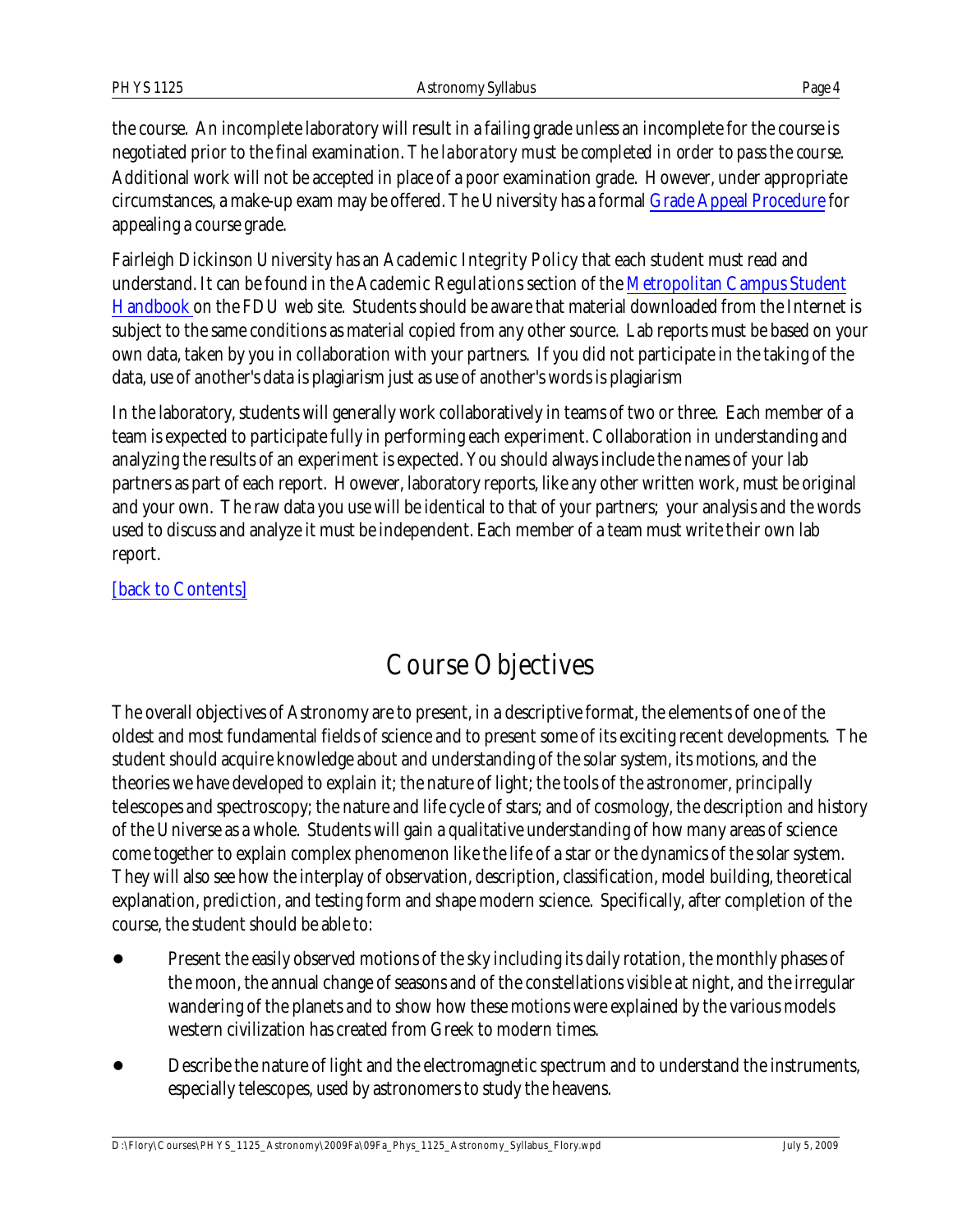- ! Present the properties, classification system, and life cycle of stars including objects like white dwarfs, red giants, super-novas, pulsars, neutron stars, and black holes. To help understand qualitatively some of the physical laws that lead to these phenomena.
- Describe the large scale structure of the Universe including galaxies, active galaxies, quasars, and galactic clusters. Present the evidence for an expanding Universe and describe the various cosmological models including the Big Bang that explain the origin of the Universe, its expansion, and its ultimate ending.
- ! Discuss the way science progresses from observation and classification of phenomena through model building to the development of comprehensive theories that can explain and predict and that can be tested by experiment.
- Discuss the criteria for a successful scientific theory and apply those criteria to the real world.
- Apply the methods and procedures of science through elementary laboratory exercises and observation. Analyze simple experiments and discuss whether they support or confront a theoretical prediction.

#### [\[back to Contents\]](#page-0-1)

## <span id="page-4-0"></span>Teaching Methods

Astronomy is taught as a combination of classroom and laboratory. In the classroom the instructional method is a traditional lecture supplemented with some audio/visual materials. Questions are welcomed. No formal homework will be assigned in lecture. Written work in the form of lab reports will be submitted based on the experiments performed in laboratory. The student is expected to read the text along with the lectures. The lectures will be easier to understand if you read the text first. Students are responsible for the material covered in lecture and for the material in those chapters in the text that are covered by the syllabus. Mastery of the material begins with the text's *Chapter Summary* and *Key Terms.* Use the tools in the text!

In the laboratory the environment is a guided tutorial. Students will be grouped into teams of two or three which work collaboratively to perform the experiments. Each experiment will be introduced by the instructor who will then give individualized help to each team or student. The mathematics used will be individually reviewed, demonstrated, and taught if necessary. Personal assistance is always available. The experiments are a series of exercises that illustrate, reinforce, or complement the material in the text.

Weather permitting, the class will have at least one and perhaps more viewing sessions using our 10" Meade LX200GPS Schmidt-Cassegrain telescope. Viewing sessions will be held after lecture during the late laboratory. Students in the early lab will be expected to attend viewing sessions and will be excused from their regular lab when they attend.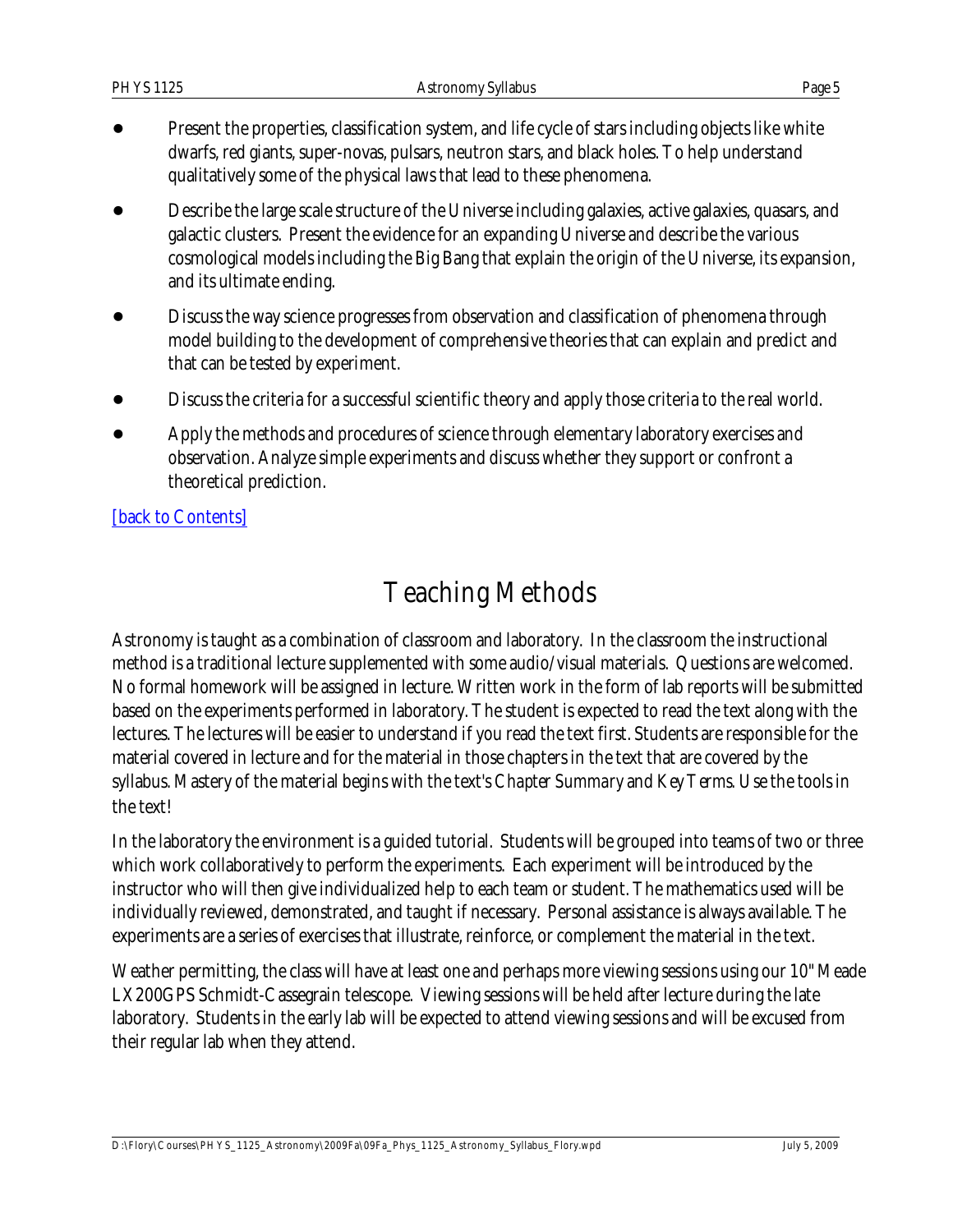Questions for the instructor about the course and its content are to be asked in class, during office hours, or using the WebCampus/Bb Discussion Board for the section. This will allow all members of the class to benefit form the answers. Email should be reserved tor private questions involving items like individual grades.

[\[back to Contents\]](#page-0-1)

#### Course Outline

<span id="page-5-0"></span>

| Week 1 | Orientation & Chapter 1: From Chaos to Cosmos (Observations of the sky)<br>Lab: Introduction, pre-test, and view Powers of Ten                  |
|--------|-------------------------------------------------------------------------------------------------------------------------------------------------|
| Week 2 | Chapter 2: The Birth of Cosmological Models (Scientific models, Greeks & Ptolemy)<br>Lab: Coordinate Systems: Terrestrial (CS)                  |
| Week 3 | Chapter 3: The New Cosmic Order (Copernicus, Brahe, and Kepler)<br>Lab: Coordinate Systems: Horizon (CS)                                        |
| Week 4 | Chapter 4: The Clockwork Universe (Galileo, Newton, and Gravitation)<br>Lab: Coordinate Systems: Equatorial (CS)                                |
| Week 5 | Chapter 5: The Birth of Astrophysics (The nature of light)<br>Lab: Orbit of Mercury (OM)                                                        |
| Week 6 | Chapter 6: Telescopes and Our Insight into the Cosmos & Chapter 7: Einstein's Vision<br>(Telescopes and Einstein) Lab: Orbit of Mercury (OM)    |
| Week 7 | Chapter 12: Our Sun: Local Star & Chapter 13 The Stars as Suns (Our Sun, stars and stellar<br>classification) Lab: Orbit of Mercury (OM)        |
| Week 8 | Midterm Examination on Chapters 1-7. Detail to be announced. The Midterm Exam may be<br>postponed if we are behind. Lab: Optics: Reflection (O) |
| Week 9 | Chapter 14: Starbirth and Interstellar Matter (Mostly starbirth)<br>Lab: Optics: Refraction (O)                                                 |
|        | Week 10 Chapter 15: Star Lives (The life of a star and red giants)<br>Lab: Optics: Thin Lenses (O)                                              |
|        | Week 11 Chapter 16: Stardeath (white dwarfs, supernovas, neutron stars, pulsars, black holes)                                                   |

Lab: Optics, Thin Lenses & Telescope (O)

D:\Flory\Courses\PHYS\_1125\_Astronomy\2009Fa\09Fa\_Phys\_1125\_Astronomy\_Syllabus\_Flory.wpd July 5, 2009